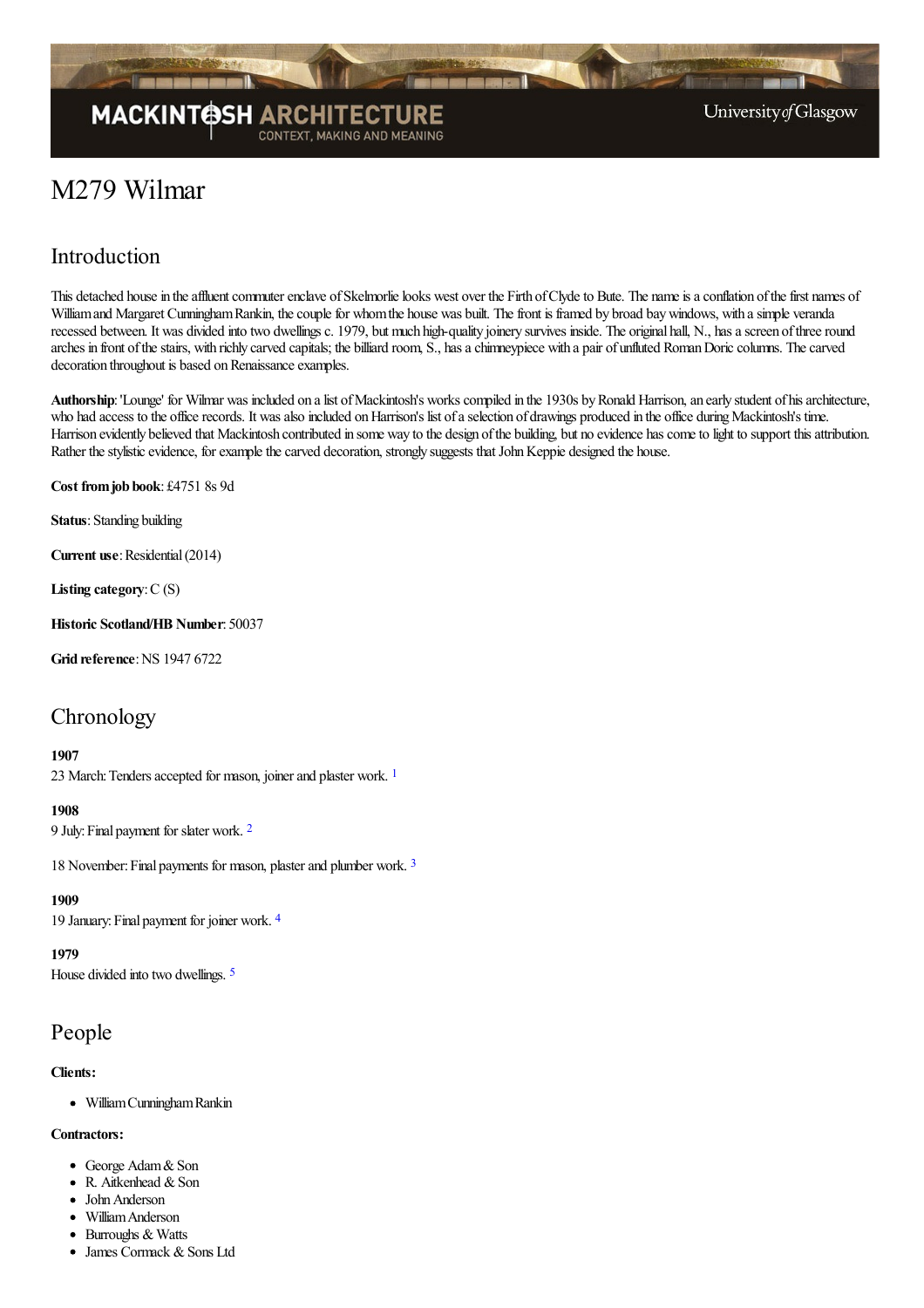- $\bullet$ John Finlay&Co.
- $\bullet$ William Kemp & Co.
- $\bullet$ Alex Knox & Robb
- A. & J. Main & Co. Ltd  $\bullet$
- John Montgomery  $\bullet$
- Robert Renfrew  $\bullet$
- A. & J. Scott  $\bullet$
- William Tonner & Son  $\bullet$
- Wylie &Lochhead  $\bullet$

# Job Book

The job books of Honeyman & Keppie (later Honeyman, Keppie & Mackintosh) are now held by The Hunterian, University of Glasgow and include four volumes related to the Mackintosh period. The books were used by the firm to keep a project-by-project, day-by-day record of contractors, suppliers and expenditure. The name of a project and/or client is usually at the top of the left-hand page, followed by information about tradesmen who tendered. The name ofthe measurer (quantity surveyor) is usually at thetop oftheright-hand page, followed by information about payments to contractorsand suppliers. All ofthe data for M279 is entered in the tables below.

Page numbering is not consistent in the job books. Sometimes a single number refers to a double-page spread and sometimes each page is individually numbered. Here, each image of a double-page spread is identified by the number given at the top of the left-hand page. (Images of all of the pages from the four job books can be found at **Browse Job Books**, Visit Book and Cash Book.)

The following information about M279 has been extracted from the job books:



### <span id="page-1-0"></span>**Client**:WilliamCunninghamRankin [1](#page-4-5)

#### **Measurer:** Alex Knox & Robb

#### **Tenders**:

| Contractor                        | <b>Type</b> | <b>Address</b>        | Date | <b>Value</b>              | Accepted               |
|-----------------------------------|-------------|-----------------------|------|---------------------------|------------------------|
| James Arthur                      | mason       | Skelmorlie            | 1907 | £1776 9s 7d               | no                     |
| J. & D. Meikle                    | mason       | Ayr                   | 1907 | £1875 13s 7d              | no                     |
| William Lancaster                 | mason       | Skelmorlie            | 1907 | £1587 3s 71/2d            | m                      |
| J. H. White & Sons                | mason       | Glasgow               | 1907 | £1768 5s 7d               | no                     |
| R. Aitkenhead & Son               | mason       | Greenock              | 1907 | £1506 6s 0d               | yes<br>(23 March 1907) |
| George Reid                       | mason       | Catrine               | 1907 | £1644 9s $0\frac{1}{2}$ d | no                     |
| Wylie & Lochhead                  | joiner      | no data in job book   | 1907 | £1102 9s 8d               | yes<br>(23 March 1907) |
| Lawson $& Co.$                    | joiner      | Park Saw Mills, Govan | 1907 | £1218 18s 4d              | no                     |
| James Herbertson &<br><b>Sons</b> | joiner      | 85 Bedford Street     | 1907 | no data in job book       | no                     |
| John Cochrane                     | joiner      | 58 Dobbies Loan       | 1907 | £1201 $0s$ 1d             | no                     |
| A. & G. Gray                      | joiner      | 30 Bath Street        | 1907 | £1274 11s 4d              | no                     |
| James Hunter                      | joiner      | Skelmorlie            | 1907 | £1281 2s 0d               | no                     |
| McLuckie & Mitchell               | joiner      | Skelmorlie            | 1907 | £1284 18s 4d              | no                     |
| James Grant                       | joiner      | Glasgow               | 1907 | £1247 12s 10d             | no                     |
| Mathew Henderson                  | joiner      | no data in job book   | 1907 | £1320 12s 0d              | no                     |
| Connell                           | slater      | Skelmorlie            | 1907 | £107 13s 2d               | no                     |
| Moodie                            | slater      | Skelmorlie            | 1907 | £96 13s 0d                | no                     |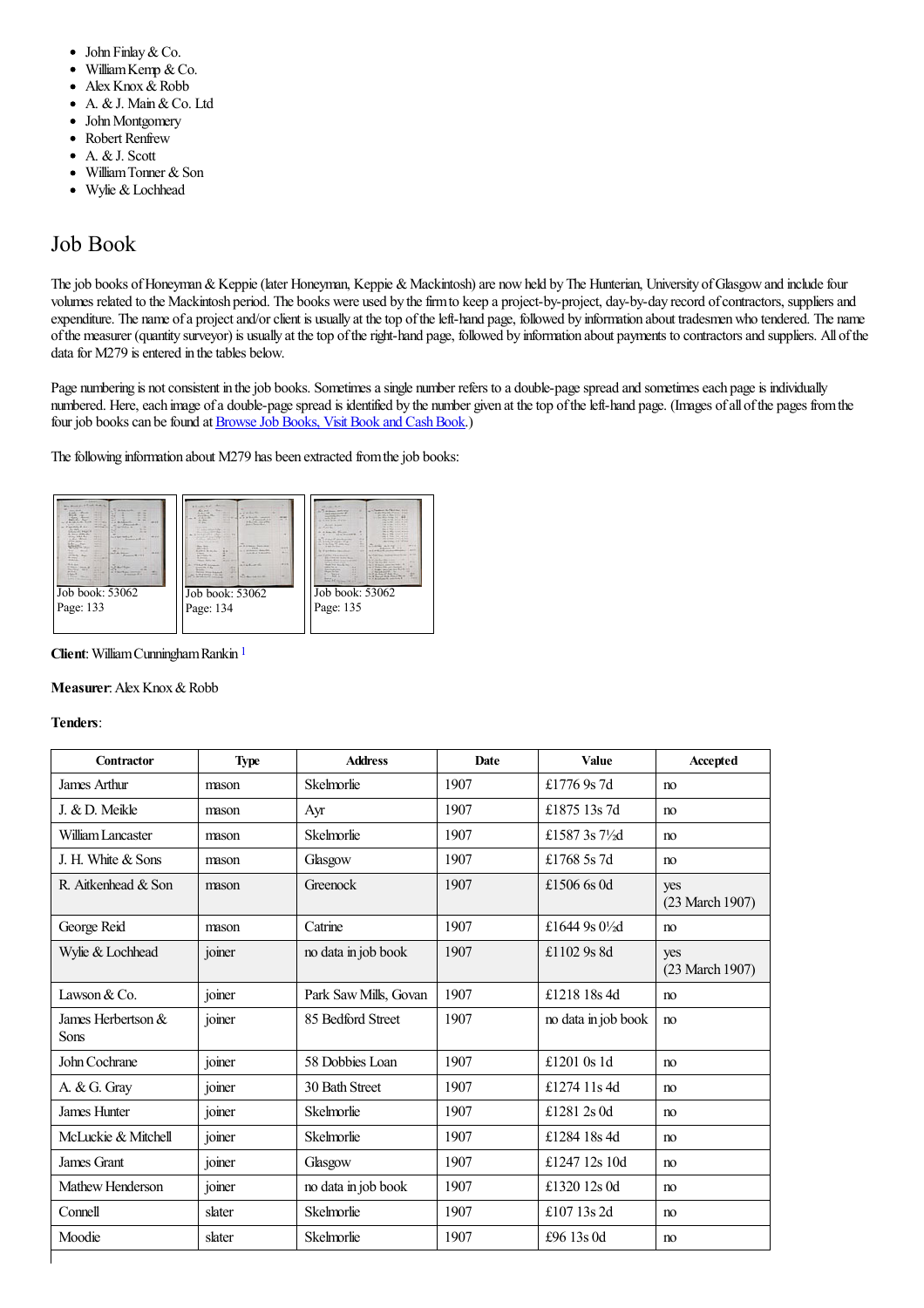| A. & D. Mackay              | slater             | Glasgow                       | 1907                | £106 0s 0d          | no                           |
|-----------------------------|--------------------|-------------------------------|---------------------|---------------------|------------------------------|
| John Anderson               | slater             | Glasgow                       | 1907                | £103 12s 4d         | yes                          |
| A. M. Ross & Sons           | slater             | Glasgow                       | 1907                | £112 12s 2d         | no                           |
| William Anderson            | plumber            | Wellington Street             | 1907                | £443 0s 0d          | no                           |
| Brown & Young               | plumber            | <b>Bath Street</b>            | 1907                | £473 19s 1d         | no                           |
| Robert Renfrew              | plumber            | no data in job book           | 1907                | £418 0s 0d          | yes                          |
| James Ingleton & Co.        | plumber            | no data in job book           | 1907                | £469 0s 0d          | no                           |
| D. McInnes                  | plumber            | Skelmorlie                    | 1907                | £479 13s 0d         | no                           |
| Wallace & Connell           | plumber            | 44 St Enoch Square            | 1907                | £449 10s 6d         | no                           |
| George Rome & Co.           | plasterer          | Glasgow                       | 1907                | £137 0s 0d          | no                           |
| R. A. McGilvray &<br>Ferris | plasterer          | Glasgow                       | 1907                | £142 16s 0d         | no                           |
| William Tonner & Son        | plasterer          | Glasgow                       | 1907                | £127 1s 111/2d      | yes<br>(23 March 1907)       |
| John Forbes                 | plasterer          | Glasgow                       | 1907                | £139 18s 01/2d      | no                           |
| William Forbes              | plasterer          | Glasgow                       | 1907                | £135 19s 7d         | no                           |
| William Anderson            | electric bells     | Wellington Street,<br>Glasgow | 1907                | £10 6s 9d           | no                           |
| Brown & Young               | electric bells     | 7 Bath Street, Glasgow        | 1907                | £22 3s 0d           | no                           |
| Robert Renfrew              | electric bells     | North Street, Glasgow         | 1907                | £8 13s 0d           | yes<br>(23 March 1907)       |
| James Ingleton & Co.        | electric bells     | George Street,<br>Glasgow     | 1907                | £12 18s 0d          | no                           |
| D. McInnes                  | electric bells     | Skelmorlie                    | 1907                | £8 0s 9d            | no                           |
| Wallace & Connell           | electric bells     | St Enoch Square               | 1907                | £95s0d              | no                           |
| Osbourne & Hunter           | electric lighting  | no data in job book           | 1907                | £90 0s 0d           | no                           |
| Thomas McCall & Co.         | electric lighting  | 116a Mains Street             | 1907                | £84 15s 0d          | no                           |
| William Anderson            | electric lighting  | no data in job book           | 1907                | £57 0s 0d           | yes                          |
| Wylie & Lochead Ltd         | electric lighting  | no data in job book           | 1907                | £85 0s 0d           | no                           |
| James Hutcheson             | electric lighting  | no data in job book           | 1907                | $\pounds 70$ 0s 0d  | no                           |
| William Anderson            | electric lighting  | no data in job book           | 1907                | £45 9s 6d 2         | yes                          |
| James Cormack & Sons<br>Ltd | heating            | no data in job book           | 1907                | £59 5s 0d 3         | yes<br>$(1$ June 1907)       |
| James Cormack & Sons<br>Ltd | heating            | no data in job book           | 1907                | £4 5s 0d 4          | yes<br>$(1$ June 1907)       |
| James Cormack & Sons<br>Ltd | conservatory       | no data in job book           | 1907                | £59 17s 6d 5        | yes<br>$(1$ June 1907)       |
| R. Aitkenhead & Son         | work at<br>grounds | no data in job book           | 1907                | £175 0s 0d          | yes<br>(10 December<br>1907) |
| William Anderson            | electric wiring    | no data in job book           | 17 June 1907        | £57 0s 0d 6         | yes                          |
| William Anderson            | electric wiring    | no data in job book           | 17 June 1907        | £13 10s 0d 7        | yes                          |
| William Anderson            | electric wiring    | no data in job book           | 16 August 1907      | no data in job book | yes                          |
| A. & J. Scott               | painter            | no data in job book           | 6 September<br>1907 | no data in job book | yes                          |
| George Adam & Son           | iron               | no data in job book           | 22 October<br>1907  | £25 0s 0d 10        | yes                          |
| George Adam & Son           | iron               | no data in job book           | 22 October<br>1907  | £3 0s 0d 11         | yes                          |
| William Kemp & Co.          | grates             | no data in job book           | 3 February<br>1908  | £54 10s 0d 12       | yes                          |
| William Kemp & Co.          | electroliers       | no data in job book           | 25 March 1908       | £50 0s 0d 13        | yes                          |

<span id="page-2-11"></span><span id="page-2-10"></span><span id="page-2-9"></span><span id="page-2-8"></span><span id="page-2-7"></span><span id="page-2-6"></span><span id="page-2-5"></span><span id="page-2-4"></span><span id="page-2-3"></span><span id="page-2-2"></span><span id="page-2-1"></span><span id="page-2-0"></span> $\mathsf{L}$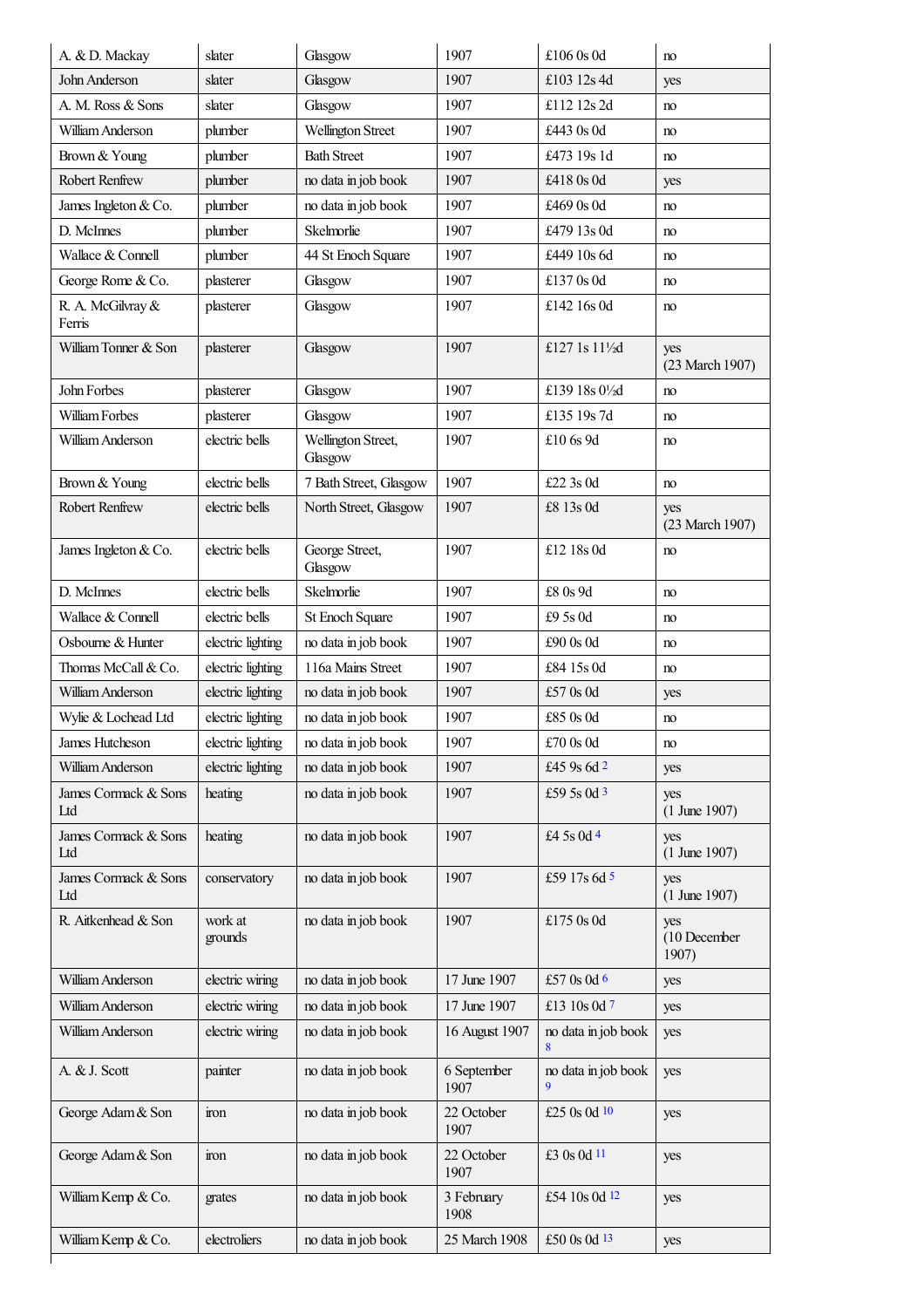<span id="page-3-0"></span>

| John Finlay $& Co.$     | kitchen range                 | no data in job book | 12 February<br>1908 | £22 $10s$ 0d              | yes |
|-------------------------|-------------------------------|---------------------|---------------------|---------------------------|-----|
| John Finlay $& Co.$     | boiler                        | no data in job book | 12 February<br>1908 | £14 10s 0d $14$           | yes |
| Wylie & Lochhead        | bedroom<br>furniture          | no data in job book | 26 February<br>1908 | £16 18 $s$ 0d             | yes |
| A. & J. Main & Co. Ltd. | fencing                       | no data in job book | 6 March 1908        | no data in job book<br>15 | yes |
| Burroughs & Watts       | <b>billiards</b><br>equipment | no data in job book | 6 March 1908        | £110 5s 0d $16$           | yes |

### <span id="page-3-2"></span><span id="page-3-1"></span>**Payments (trades):**

<span id="page-3-8"></span><span id="page-3-7"></span><span id="page-3-6"></span><span id="page-3-5"></span><span id="page-3-4"></span><span id="page-3-3"></span>

| <b>Name</b>              | <b>Type</b>                           | Payment out sum                                                                                   |
|--------------------------|---------------------------------------|---------------------------------------------------------------------------------------------------|
| R. Aitkenhead & Son      | mason                                 | First installment: 28 June 1907<br><b>Final installment:</b> 18 November 1908<br>£1698 13s 9d 17  |
| Wylie & Lochhead         | joiner                                | <b>First installment: 1 October 1907</b><br>Final installment: 19 January 1909<br>£1366 16s 4d 18 |
| John Anderson            | slater                                | First installment: 17 October 1907<br>Final installment: 9 July 1908<br>£109 16s 8d 19            |
| <b>Robert Renfrew</b>    | plumber                               | First installment: 27 November 1907<br>Final installment: 18 November 1908<br>£445 15s 0d $20$    |
| William Tonner & Son     | plasterer                             | First installment: 19 December 1907<br>Final installment: 18 November 1908<br>£138 1s 8d 2l       |
| William Anderson         | electric wiring & cable               | First installment: 8 May 1908<br>Final installment: 16 November 1908<br>£134 2s 2d                |
| William Anderson         | electric bells                        | Payment date: 16 November 1908<br>£12 0s 0d $22$                                                  |
| James Cormack & Sons Ltd | heating and conservatory              | Payment date: 3 July 1908<br>£128 4s 2d                                                           |
| R. Aitkenhead & Son      | work at grounds                       | Payment date: 17 April 1908<br>£175 0d 0d                                                         |
| A. & J. Scott            | painter                               | Payment date: 9 June 1908<br>£167 6s $3d^{23}$                                                    |
| William Kemp & Co.       | grates, fenders and electric fittings | Payment date: 3 October 1908<br>£112 5s 8d                                                        |
| A. & J. Main & Co. Ltd.  | fencing                               | Payment date: 1 May 1908<br>£26 7s 8d 24                                                          |
| George Adam & Son        | iron                                  | Payment date: 5 June 1908<br>£28 0s 0d 25                                                         |
| John Finlay & Co.        | kitchen range                         | Payment date: 23 June 1908<br>£36 10s 0d                                                          |
| Burroughs & Watts        | billiards equipment                   | Payment date: 27 June 1908<br>£110 0s 0d $26$                                                     |
| R. Aitkenhead & Son      | mason                                 | <b>Payment date: 18 November 1908</b><br>£2 14s 7d 27                                             |

### <span id="page-3-13"></span><span id="page-3-12"></span><span id="page-3-11"></span><span id="page-3-10"></span><span id="page-3-9"></span>**Payments (suppliers):**

<span id="page-3-14"></span>

| Name            | Service  | <b>Payment date</b> | Payment sum           |
|-----------------|----------|---------------------|-----------------------|
| John Montgomery | mspector | 1908<br>$16$ May    | 14s 10d $28$<br>£59 1 |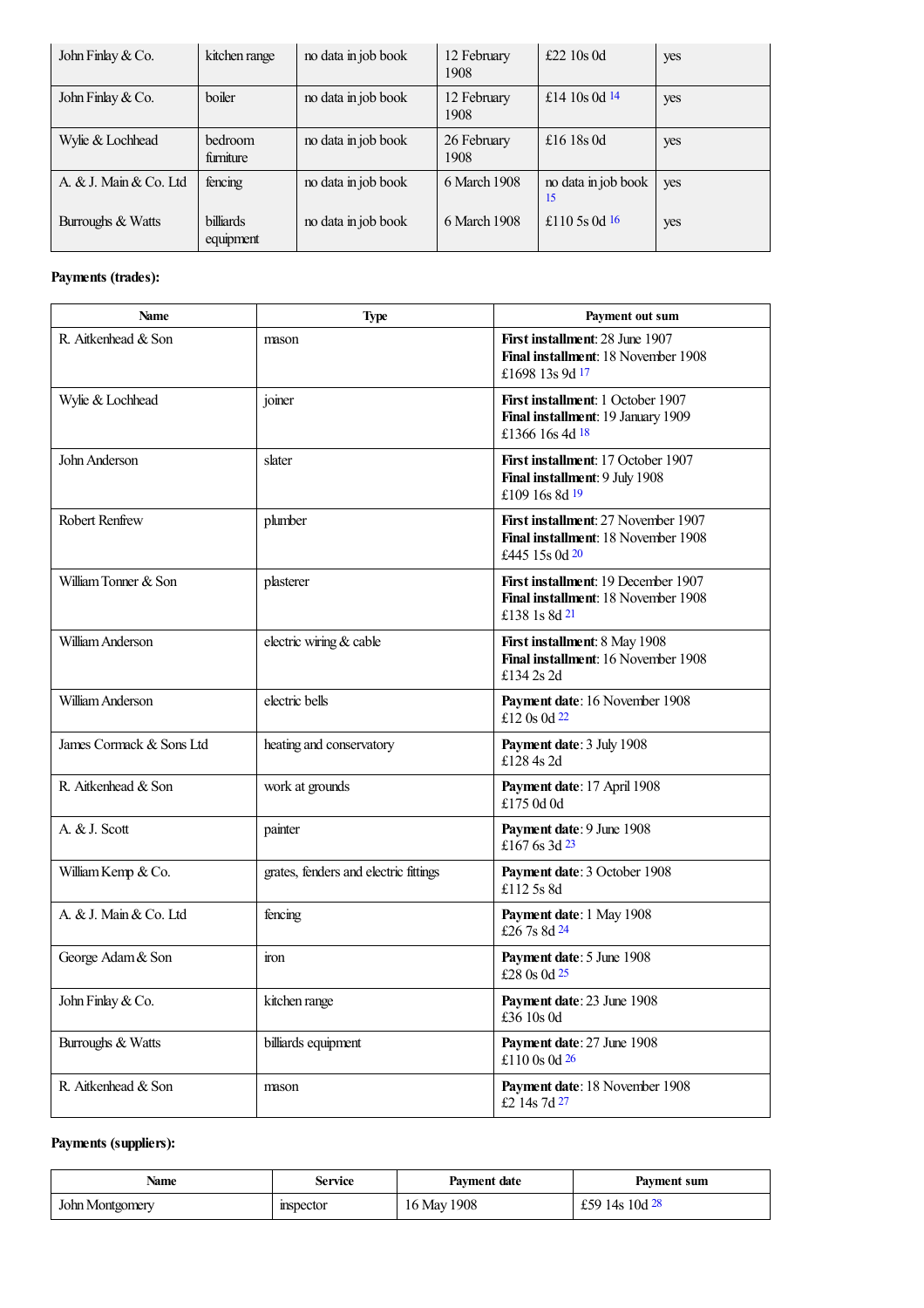# Documents

## Images



# Bibliography

Published

### Notes:

- <span id="page-4-0"></span>[1](#page-0-0): The Hunterian, University of Glasgow: Honeyman, Keppie & Mackintosh job book, GLAHA 53062, pp. 133-4.
- <span id="page-4-1"></span>[2](#page-0-1): The Hunterian, University of Glasgow: Honeyman, Keppie & Mackintosh job book, GLAHA 53062, p. 133.
- <span id="page-4-2"></span>[3](#page-0-2): The Hunterian, University of Glasgow: Honeyman, Keppie & Mackintosh job book, GLAHA 53062, pp. 133-4.
- <span id="page-4-3"></span>[4](#page-0-3): The Hunterian, University of Glasgow: Honeyman, Keppie & Mackintosh job book, GLAHA 53062, p. 133.
- <span id="page-4-4"></span>**[5](#page-0-4)**: Information from owner (November 2012).
- <span id="page-4-5"></span>**[6](#page-1-0)**: The name 'Dr Fullerton' is written in pencil above the client's name.
- <span id="page-4-6"></span>[7](#page-2-0): For 'Electric cable'.
- <span id="page-4-7"></span>[8](#page-2-1): For 'heating apparatus, amended by letter 21 May'.
- <span id="page-4-8"></span>**[9](#page-2-2)**: For 'Covering pipes'.
- <span id="page-4-9"></span>[10](#page-2-3): 'including cartage from St[reet]. See letter of acceptance, 1st June 1907.'
- <span id="page-4-10"></span>**[11](#page-2-4)**:'electric wiring each pt. deducted oradded. 19/- .'
- <span id="page-4-11"></span>**[12](#page-2-5)**: 'wiring  $\&$  erecting fittings  $\&$  power points in lounge.'
- <span id="page-4-12"></span>**[13](#page-2-6)**:'7/14 cable. 8/6 per yard.'
- <span id="page-4-13"></span>**[14](#page-2-7)**:'list ofrates.'
- <span id="page-4-14"></span>[15](#page-2-8): For '2 front gates'.
- <span id="page-4-15"></span>[16](#page-2-9): For 'mall[eable] iron door at switch Elec.'
- <span id="page-4-16"></span>[17](#page-2-10): For 'grates throughout house'.
- <span id="page-4-17"></span>**[18](#page-2-11)**:'10%off'.
- <span id="page-4-18"></span>**[19](#page-3-0)**:For '¼ copper loop boiler'.

<span id="page-4-19"></span>**[20](#page-3-1)**: 'Iron fence at sides of feu 1 10<sup>1</sup>/<sub>2</sub> per lin yd. 2 tying pillars 20<sup>/</sup>- per set. Winding pillars 28/- per set. Ramming in iron posts to rock with cement as support, 8d each.'

<span id="page-4-20"></span>**[21](#page-3-2)**:Comprises: £78 15s 0d for 'billiard table, 12 cues, set of balls, 2 rests,etc.'; £19 10s 0d for 'Bureau&marking board'; £4 4s 0d for '8 Bonzoline Pool